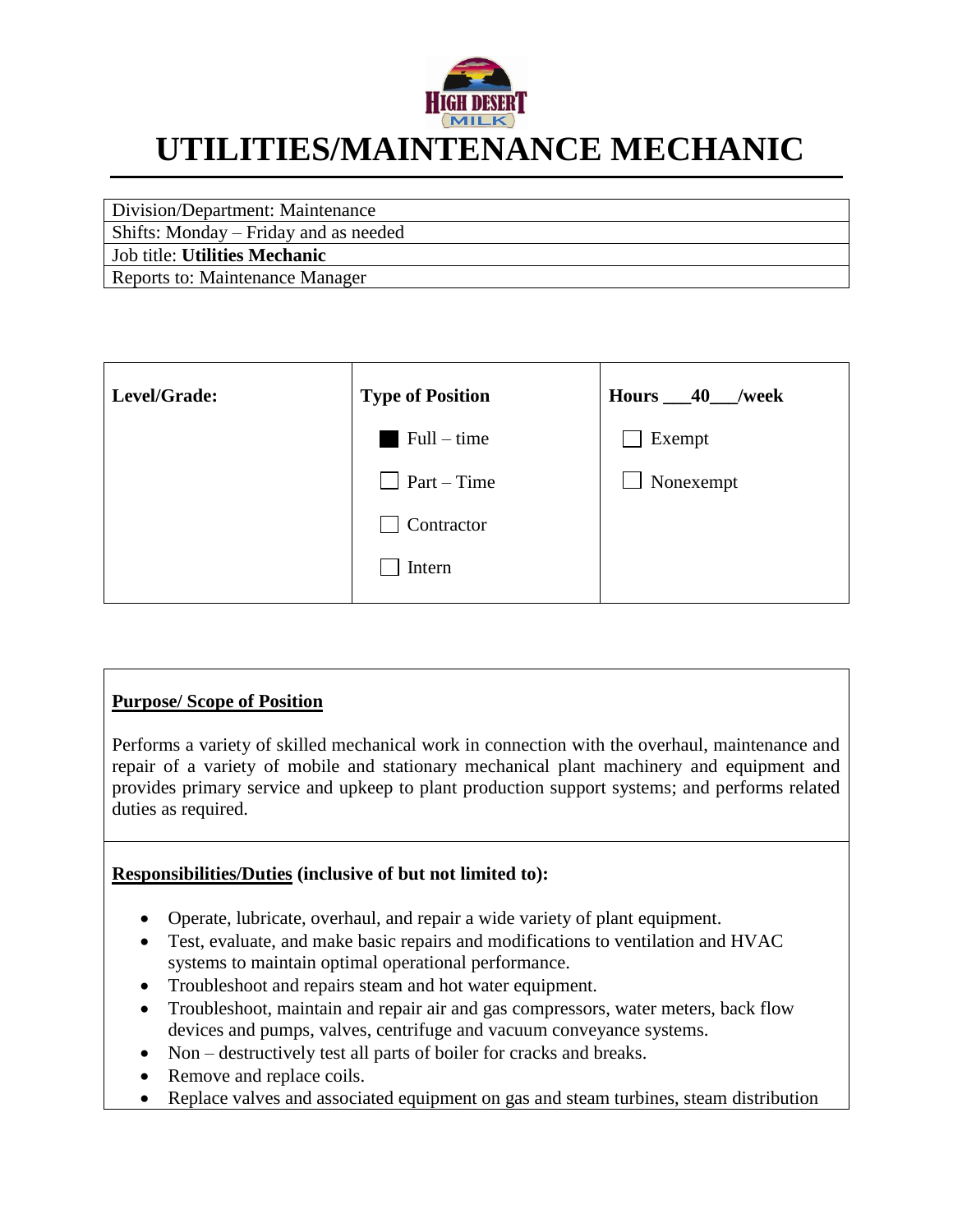

systems, boiler and other related systems and equipment.

- Perform daily testing of boiler water systems.
- Read, understand and troubleshoot general electrical jobs.
- Ensure proper care in the use and maintenance of equipment and supplies.
- Promote continuous improvement of workplace safety practices.
- Inform manager of problem areas and oversee necessary corrective actions to ensure maximum operation.
- Maintain accurate and complete maintenance records for the work performed.
- Perform a variety of manual labor in adverse working conditions.
- Use a variety of maintenance equipment in a safe and effective manner.
- Perform preventive maintenance of wastewater treatment plant pumping mechanisms.
- Operate electric or gas welding equipment to modify or fabricate equipment.
- Work with third party contractors in maintenance and repair of plant support systems.
- Perform various maintenance jobs of plant buildings and grounds.
- Perform all mechanical duties with OSHA safety rules and regulations at all times.
- Perform related duties and responsibilities as required.

# **Physical Demands**

While performing the essential functions of this job the employee is required to:

- Continuously (76%-100%) Talks, stands, walks, bends, goes up and down stairs.
- Frequently (51%-75%) Uses hands and fingers to handle or feel.
- Occasionally  $(25\% 50\%)$  lifts 26 to 100lbs.
- Rarely (1%-25%) balances, stoops, kneels or crawls.

# **Work Environment**

This job takes place in a plant environment and in the outdoor elements year round. While performing the essential functions of this job exposure to the following elements occurs:

- Frequently (51% to 75%) wet and slippery floors.
- Frequently (25% to 50%) dry flat plant floors.
- Occasionally (10% to 25%) work in high place on lifts or ladders, work with chemicals.
- Rarely (1% to 10%) work in outdoor weather conditions, extreme cold or heat.

# **Personal Protective Equipment Needed**

The use of PERSONAL PROTECTIVE EQUIPMENT as follows:

- When working indoors: need to wear plant captive clothing, hearing protection, safety glasses and slip resistant work shoes during your regular job in all areas of the plant.
- When working outdoors: need to wear outdoor clothing or coveralls and protective foot gear to cover plant captive clothing.
- When working with chemicals you will need to wear, safety goggles, face shield, rubber gloves and a chemical – resistant apron.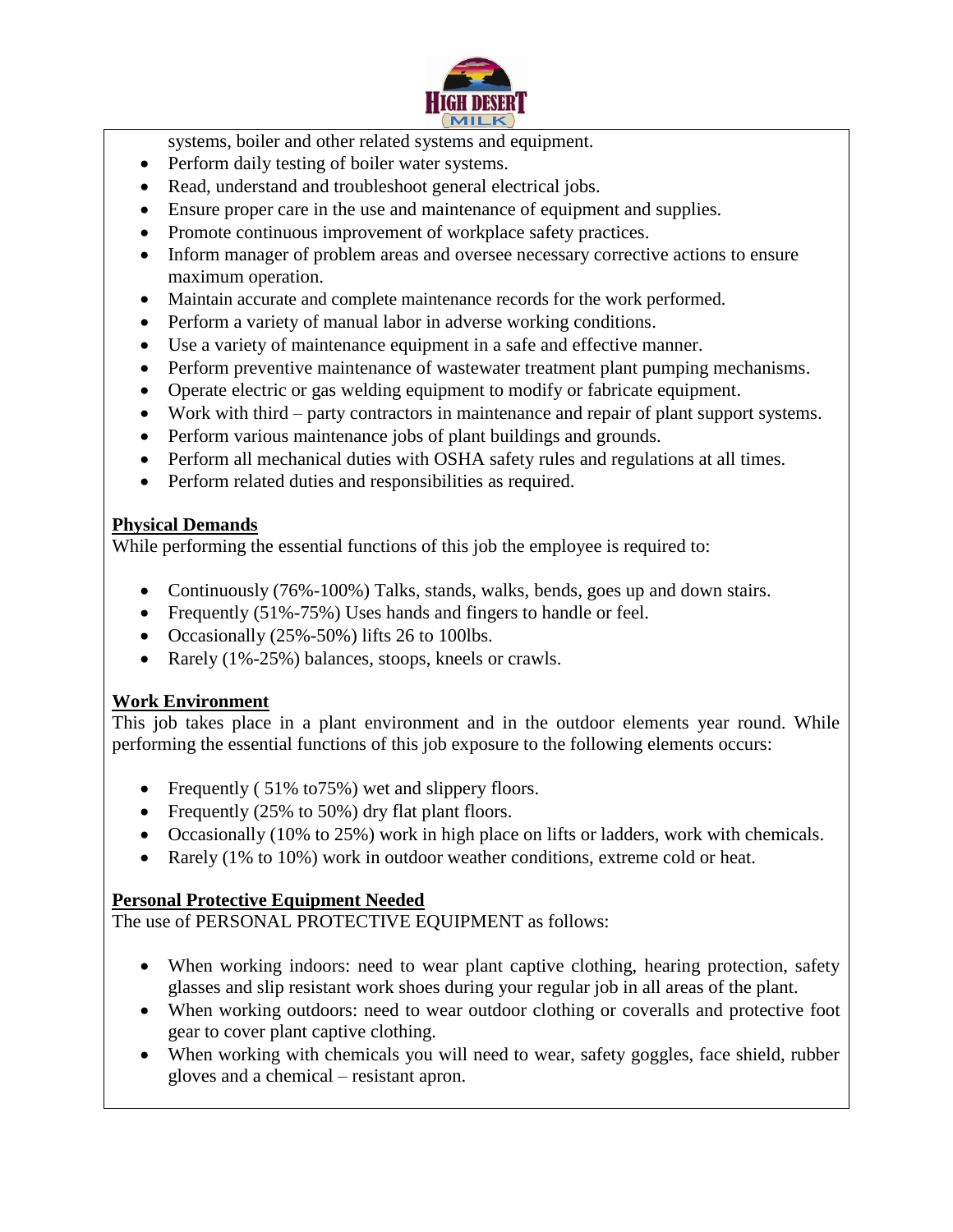

# **Job Hazard Assessment**

The following are hazards that the employee may come in contact with while performing his/her job duties:

- The employee may work in a wet, dry, hot cool, cold, humid bright areas and/or conditions.
- The employee will be working on lifts and ladders at heights with protection.
- While performing light maintenance the employee may be exposed to sharp objects, hot objects, fumes from paint and supplies.

# **Education/Training**

- High School Diploma or equivalent.
- Four (4) years trades or construction experience to include industrial repair and maintenance, automotive or diesel mechanics, heating ventilation and air conditioning, plumbing or related field to include (1) year experience as a Utility Mechanic.

# **Skills**

- Operate all department equipment per published/ current process specifications.
- Generally understand process requirements.
- Must be able to perform routine machine adjustments.
- Ability to learn new concepts, and be an active member of operating the department.
- Willing to work with others, collaborating and compromising where necessary; promptly share relevant information with others.
- Open to changing situations and is willing to perform all tasks when and where assigned.
- Reliable, responsible, and dependable, and fulfilling obligations.
- Pleasant with others on the job and displaying a good-natured, cooperative attitude.
- Careful about detail and thorough in completing work tasks.
- Creativity and alternative thinking to develop new ideas for and answers to work-related problems.
- Basic computer skills.
- Ability to meet or exceed the company's attendance and punctuality standards.
- Ability to understand and follow directions as given.
- Ability to work with minimal supervision.
- Strong communication and interpersonal skills.
- Efficiency and time management skills.
- Ability to work under pressure.